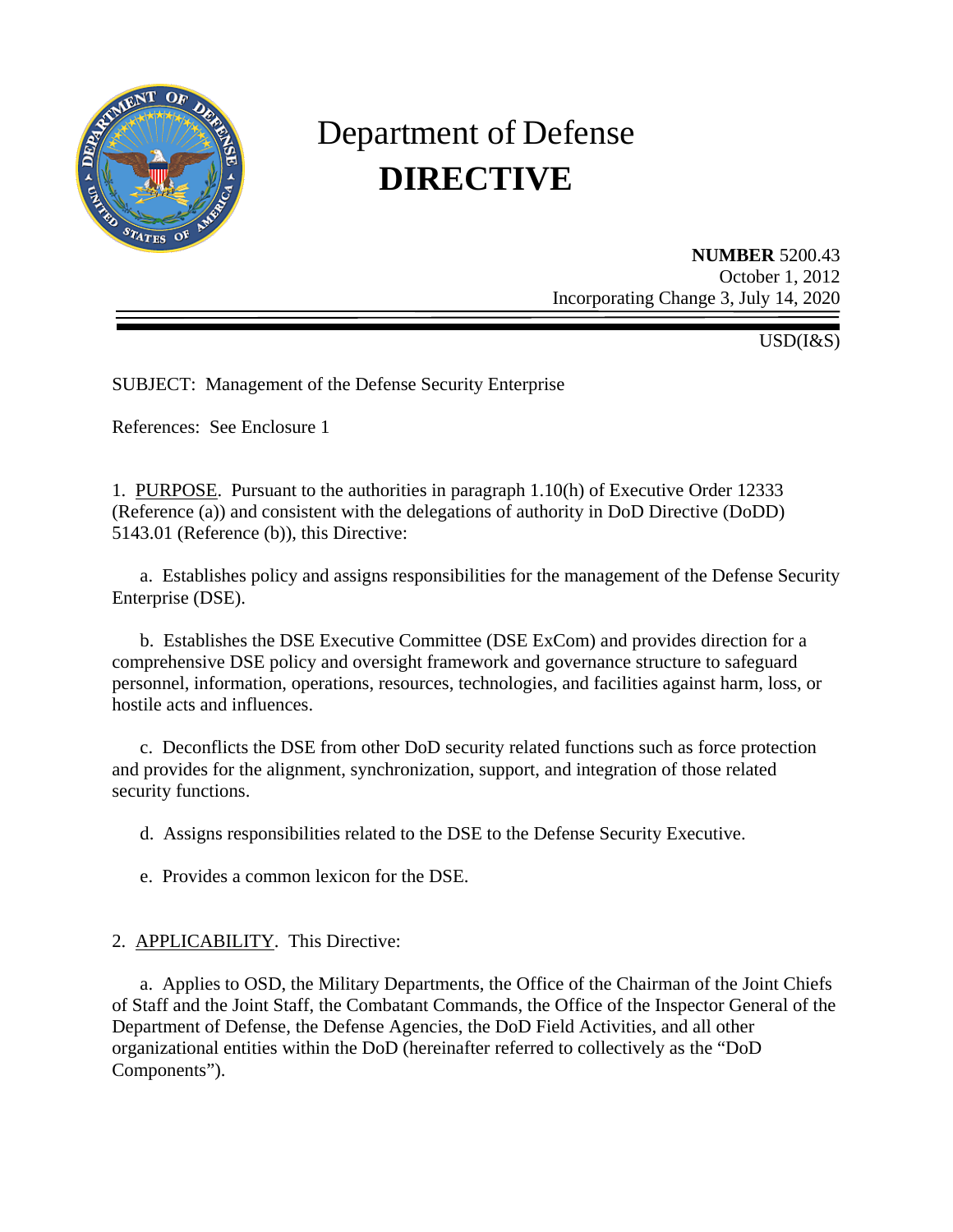b. Shall not alter or supersede the existing authority and policies of the Director of National Intelligence (DNI) regarding the protection of intelligence sources, methods, and activities pursuant to Reference (a) or the authorities delegated by the DNI to the heads of the Intelligence Community elements.

3. DEFINITIONS. See Glossary.

#### 4. POLICY. It is DoD policy that:

a. Security is a mission critical function of the DoD and its proper execution has a direct impact on all DoD missions and capabilities and on the national defense. Therefore:

(1) A DSE ExCom shall provide governance for the strategic administration and policy coordination of the DSE. The DSE ExCom's functions and membership are described in Enclosure 2 of this Directive.

(2) A Defense security framework and strategic plan shall provide an integrated, riskmanaged structure to guide DSE policy implementation and investment decisions, and to provide a sound basis for oversight and evolution.

(3) Standardized security processes shall be implemented, to the maximum extent possible and with appropriate provisions for unique missions and security environments, across the enterprise to ensure maximum interoperability, consistent quality assurance, and cost savings.

(4) A core of highly qualified security professionals, certified in accordance with DoD Manual 3305.13 (Reference (c)), who can effectively implement security policy and procedures and anticipate and recommend changes needed to address changing operational requirements, shall manage execution of DSE policy.

(5) DSE investments shall be guided by a capital planning and investment control process that is risk-managed and results-based and that informs the DoD's planning, programming, budgeting, and execution processes.

b. The DSE shall measure performance in relation to DoD mission impact.

(1) Security risk management practices shall focus on the potential for and degree of risk of loss in relation to the cost or process burden accrued.

(2) Performance measurement requires recognition that the absence of an unwanted event may be evidence of a positive mission impact.

c. The DoD will consider all means in preventing harm of its resources, to include intelligence, information assurance, security, force protection, and mission assurance functions.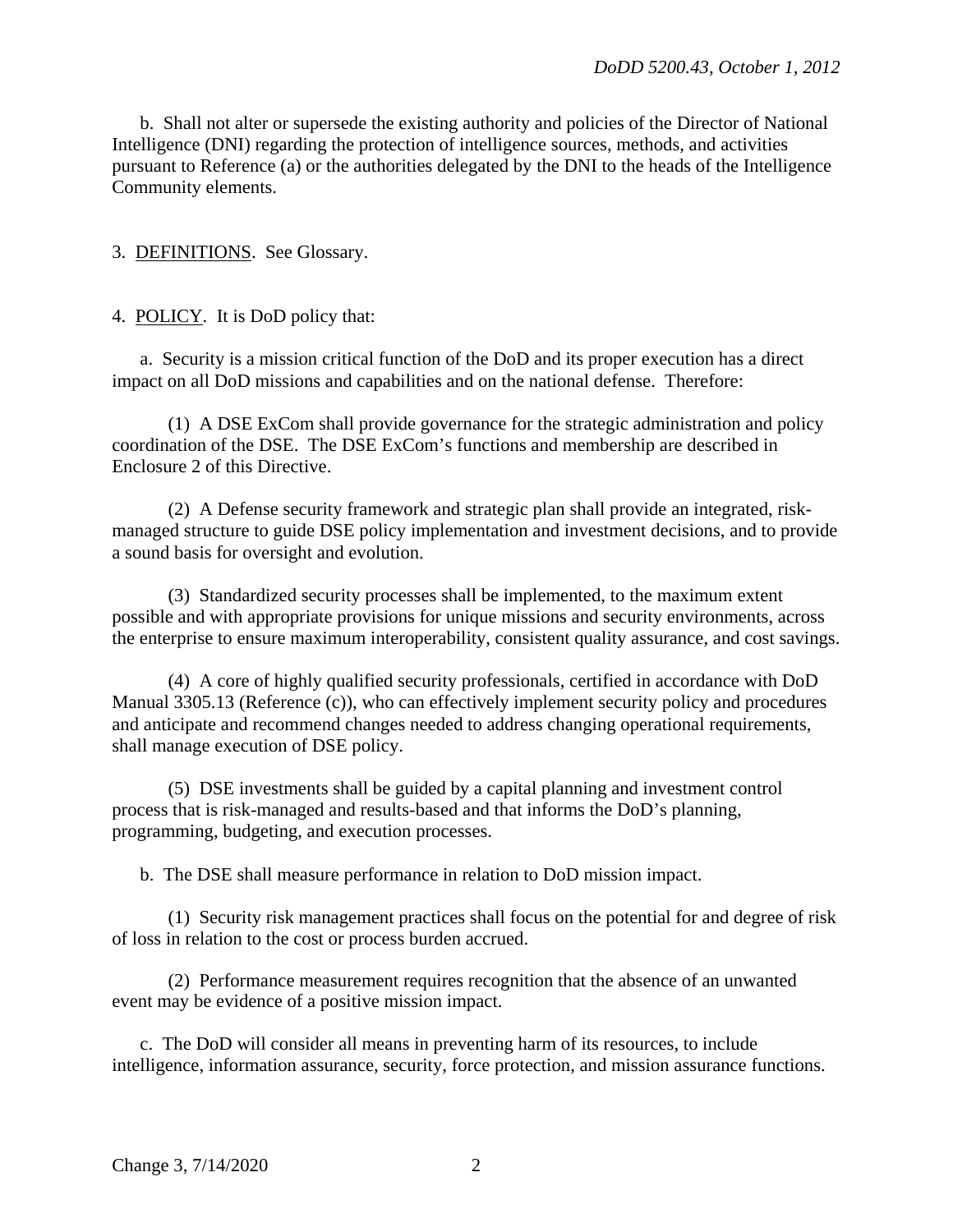d. Security is the personal responsibility of all DoD personnel (military, civilian, and contractor) and its proper implementation will be directed by commanders and other leaders at each level of the DoD and fostered through awareness, education and training, and leadership.

5. RESPONSIBILITIES. See Enclosure 3. See Enclosure 4 for duties of the Defense Security Executive.

6. RELEASABILITY **Cleared for public release.** This directive is available on the Directives Division Website at https://www.esd.whs.mil/DD/.

7. SUMMARY OF CHANGE 3. This administrative change updates:

a. The title of the Under Secretary of Defense for Intelligence to the Under Secretary of Defense for Intelligence and Security (USD(I&S)) in accordance with Public Law 116-92 (Reference (s)), also known as the "National Defense Authorization Act for Fiscal Year 2020."

b. Additional organizational changes reflecting direction in statute or Secretary and Deputy Secretary of Defense direction.

c. Administrative changes in accordance with current standards of the Office of the Chief Management Officer of the Department of Defense

8. EFFECTIVE DATE. This Directive is effective October 1, 2012.

white S. Carte

Ashton B. Carter Deputy Secretary of Defense

Enclosures

- 1. References
- 2. DSE ExCom
- 3. Responsibilities
- 4. Defense Security Executive

Glossary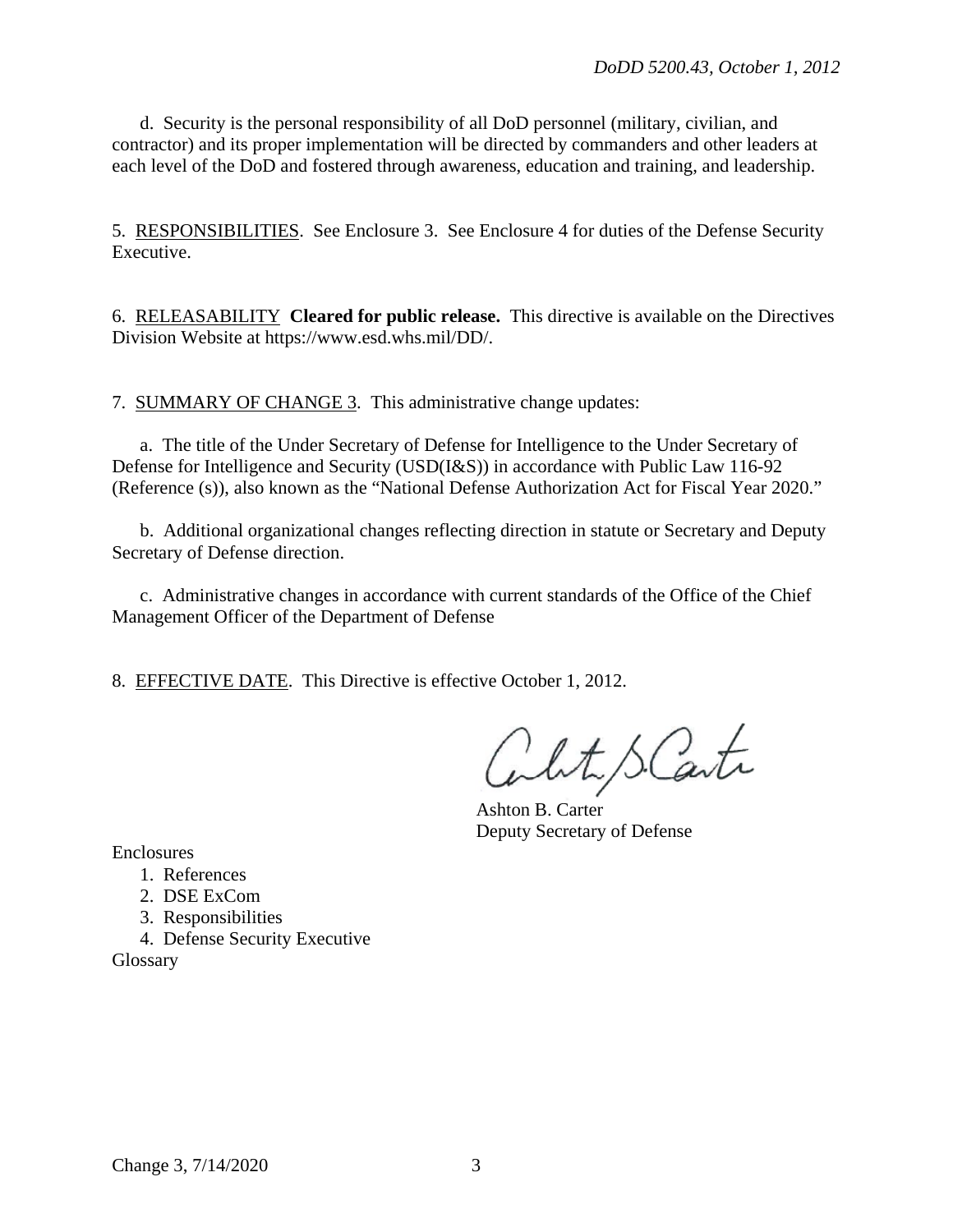#### REFERENCES

- (a) Executive Order 12333, "United States Intelligence Activities," December 4, 1981, as amended
- (b) DoD Directive 5143.01, "Under Secretary of Defense for Intelligence (USD(I&S))," October 24, 2014, as amended
- (c) DoD Manual 3305.13, "DoD Security Accreditation and Certification," March 14, 2011, as amended
- (d) DoD Directive 5105.42, "Defense Security Service (DSS)," August 3, 2010, as amended
- (e) DoD Directive 5134.01, "Under Secretary of Defense for Acquisition, Technology, and Logistics (USD(AT&L))," December 9, 2005, as amended
- (f) DoD Directive 5205.07, "Special Access Program (SAP) Policy," July 1, 2010, as amended
- (g) DoD Directive 5111.01, "Under Secretary of Defense for Policy (USD(P))," June 23, 2020
- (h) DoD Directive 5124.02, "Under Secretary of Defense for Personnel and Readiness (USD(P&R))," June 23, 2008
- (i) DoD Directive 5118.03, "Under Secretary of Defense (Comptroller)/Chief Financial Officer, Department of Defense (USD(C)/CFO)," April 20, 2012
- (j) DoD Directive 5144.02, "DoD Chief Information Officer (DoD CIO)," April 22, 2013, as amended
- (k) DoD Directive 5145.01, "General Counsel of the Department of Defense (GC DoD)," December 2, 2013, as amended
- (l) DoD Directive 5105.53, "Director of Administration and Management (DA&M)," February 26, 2008
- (m) DoD Instruction 3305.13, "DoD Security Training," December 18, 2007, as amended
- (n) DoD Directive 5106.01, "Inspector General of the Department of Defense (IG DoD)," April 20, 2012, as amended
- (o) Executive Order 13434, "National Security Professional Development," May 17, 2007
- (p) Office of the Chairman of the Joint Chiefs of Staff, "DoD Dictionary of Military and Associated Terms," current edition
- (q) Section 401a(4) of title 50, United States Code
- (r) DoD Instruction 8500.01, "Cybersecurity," March 14, 2014
- (s) Public Law 116-92, "National Defense Authorization Act for Fiscal Year 2020," December 20, 2019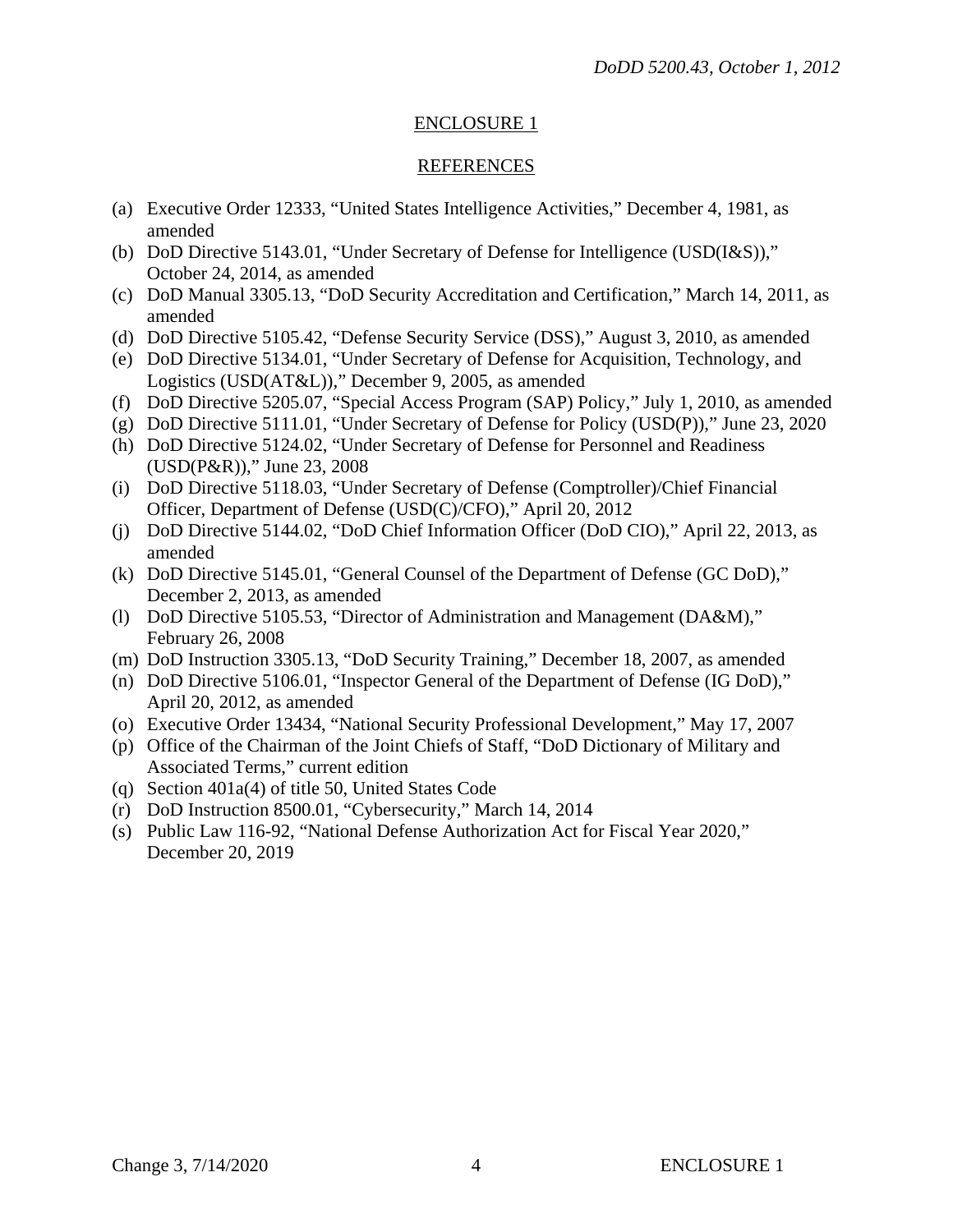## DSE EXCOM

1. PURPOSE. The DSE ExCom shall be the senior-level governance body for the strategic administration and policy coordination of the DSE. In that role, it shall:

a. In accordance with Reference (b), advise the USD(I&S), as the Defense Senior Security Official, on security policy and training; provide recommendations on key policy decisions and opportunities for standardization and improved effectiveness and efficiency; and facilitate crossfunctional security policy coordination.

b. Assist with development of a Defense security framework that integrates, across all security levels, personnel, physical, industrial, information, and operations security, as well as special access program (SAP) security policy, critical program information protection policy, and security training. This framework must align with and be informed by other DoD security and security-related functions (e.g., counterintelligence, information assurance, nuclear physical security, chemical and biological agent security, foreign disclosure, security cooperation, technology transfer, export control, cyber security, anti-terrorism, force protection, mission assurance, critical infrastructure, and insider threat policy).

c. Oversee implementation of the Defense security framework.

d. Approve the strategic plan and monitor its execution.

e. Commission reviews and in-depth studies of security issues and, based on the results, make recommendations for developing or improving policies, processes, procedures, and products to address pervasive, enduring, or emerging security challenges.

f. Review resource investments and priorities and recommend changes to the Defense security program to the USD(I&S), through the Defense Security Executive.

g. Provide a forum for identification, documentation, and dissemination of best practices, including those associated with security risk management.

h. Identify performance measures to be used to assess the effectiveness of the Defense security program and its contribution to mission success.

## 2. MEMBERSHIP

a. The voting membership of the DSE ExCom shall consist of:

(1) The Defense Security Executive, who shall serve as the Chair.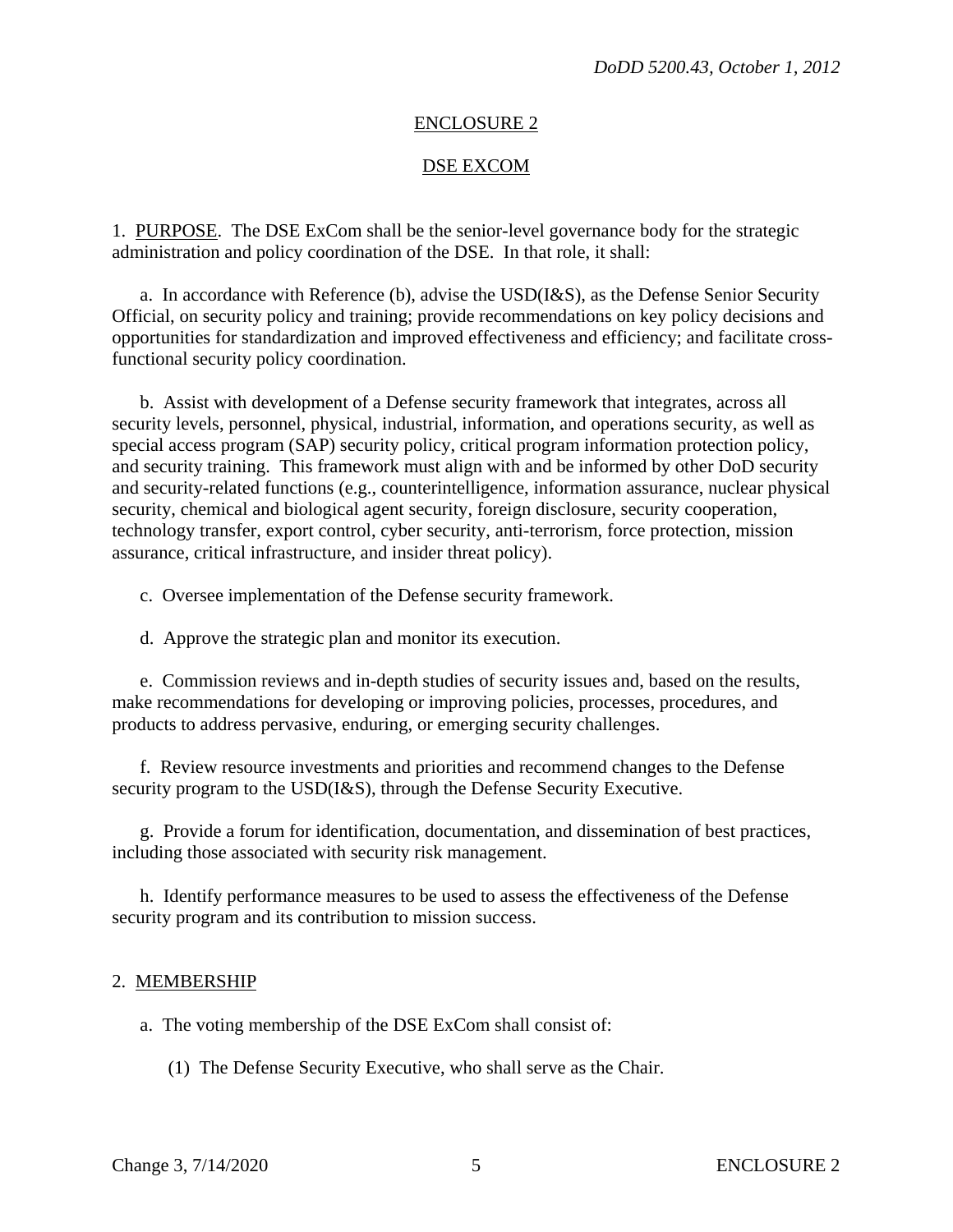(2) The DoD Component security program executives designated by the Secretaries of the Military Departments and the Chairman of the Joint Chiefs of Staff in accordance with paragraph 12.e of Enclosure 3 of this Directive.

(3) Representatives of the Under Secretary of Defense (Comptroller)/Chief Financial Officer, Department of Defense (USD(C)/CFO); the Under Secretary of Defense for Acquisition, Technology, and Logistics (USD(AT&L)); the Under Secretary of Defense for Policy (USD(P)); the Under Secretary of Defense for Personnel and Readiness (USD(P&R)); the DoD Chief Information Officer (DoD CIO); the Chief Management Officer of the Department of Defense (CMO); and the General Counsel of the Department of Defense (GC DoD).

(4) Director, DoD SAP Central Office (DoD SAPCO).

(5) Representatives from the Counterintelligence and Security (CI&S) Directorate from the Office of the Director for Defense Intelligence (Intelligence and Security) (DDI(I&S)).

b. The Chair may invite representatives from Defense Security Service (DSS) and the Offices of the Inspector General of the Department of Defense and the DNI and others as appropriate to participate as non-voting members of the DSE ExCom.

c. Additional voting members may be added, as necessary, upon recommendation to and agreement of the DSE ExCom.

3. MEETINGS. The DSE ExCom shall meet no less than semiannually and as required at the call of the Chair. The Chair shall set the agenda with input from the members.

4. SUBGROUPS AND WORKING GROUPS. The DSE ExCom may establish such standing subgroups or ad-hoc working groups as deemed necessary. Each group shall have a charter or specific tasking document. Meeting minutes shall be maintained and agreed to by the members of the subgroup or working group and action items shall be tracked. Copies of minutes and action items shall be provided to the executive secretariat for tracking on behalf of the DSE ExCom. Reports of progress or action shall be provided to the DSE ExCom as requested, but no less than annually.

## 5. ADMINISTRATION

a. The Director, Office of the  $DDI(I&S)$ , shall be the executive secretary and shall arrange meetings; prepare, coordinate, and publish minutes; track action items; and perform other duties as the Chair or DSE ExCom may assign.

b. The DSE ExCom shall establish procedures for its operation and that of the subgroups or working groups, as needed.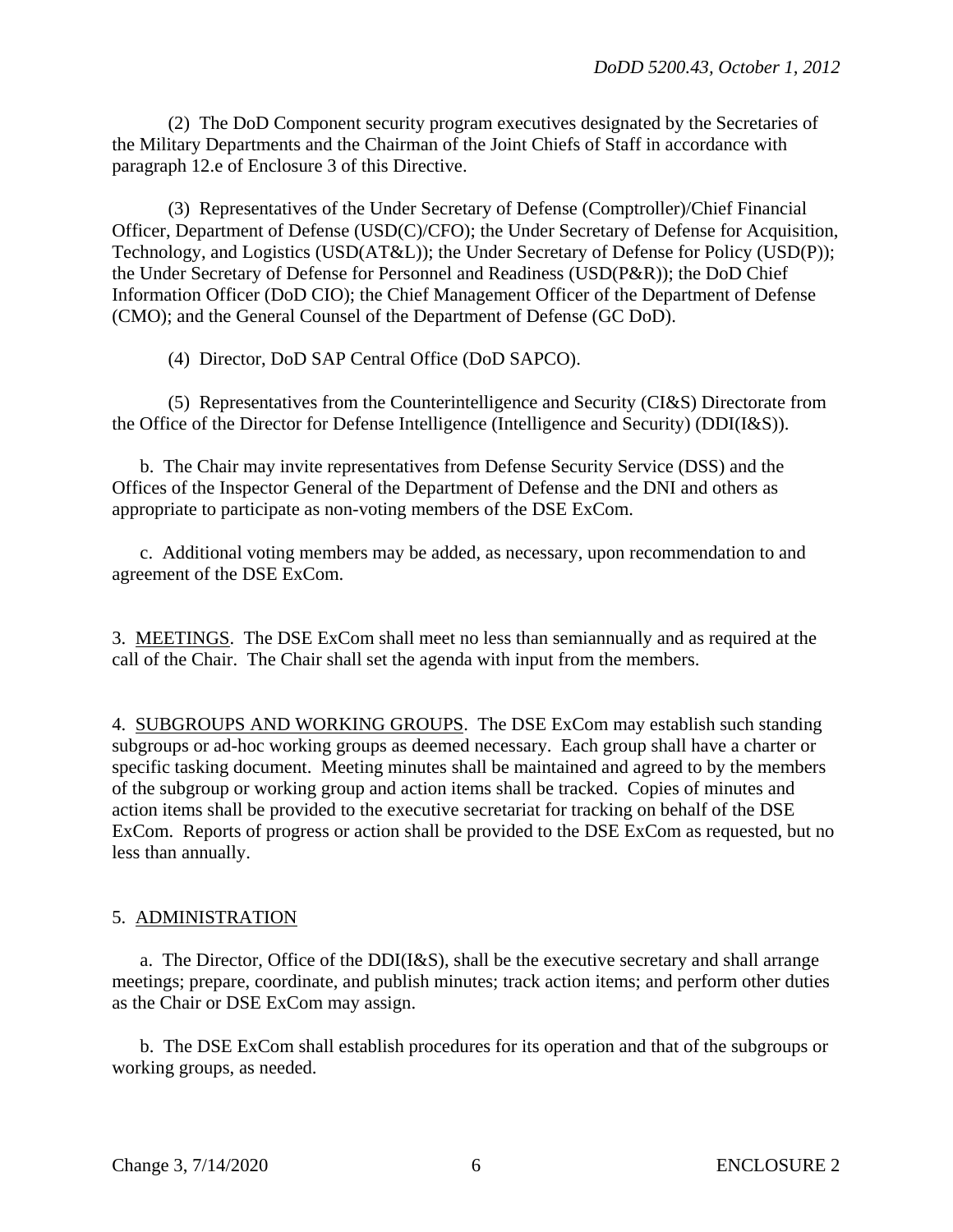#### RESPONSIBILITIES

#### 1. USD(I&S). The USD(I&S) shall:

a. Exercise security responsibilities as described in Reference (b), to include serving as the DoD senior official reporting to the Secretary and Deputy Secretary of Defense for development and integration of risk-managed security policies and programs. In carrying out these responsibilities, the USD(I&S) shall:

(1) Report to and advise the Secretary of Defense on the security implications of strategic planning decisions and on other significant issues raised by the Defense Security Executive or DSE ExCom.

(2) Oversee Defense security policy, plans, programs, and resources and ensure that security policies and programs are designed and managed to improve standards of performance, economy, and efficiency.

b. Coordinate with USD(AT&L), USD(P), and DoD CIO, as appropriate, to establish DSE policy, procedures, and investment goals that align with those established for nuclear physical security, chemical and biological agent security, information assurance, foreign disclosure, security cooperation, technology transfer, export control, cyber security, antiterrorism, force protection and mission assurance, and are informed by other security-related efforts (e.g., critical infrastructure protection, insider threat initiatives).

c. Coordinate with the  $\text{USD}(P\&R)$  to ensure DSE policy, procedures, and investment goals are harmonized with personnel policy and procedures.

2. DDI(I&S). The DDI(I&S), under the authority, direction, and control of the USD(I&S), shall serve as the Defense Security Executive and fulfill the responsibilities identified in Enclosure 4 of this Directive.

3. DIRECTOR, DSS. The Director, DSS, consistent with DoDD 5105.42 (Reference (d)) and under the authority, direction, and control of the USD(I&S), in addition to the responsibilities in section 12 of this enclosure, shall:

a. Provide input, as requested by the Defense Security Executive or DSE ExCom, for the development of the Defense security framework and strategic plan.

b. Establish security education, training, certification, and professional development programs that are integrated with the DSE policy, procedures, and investment goals.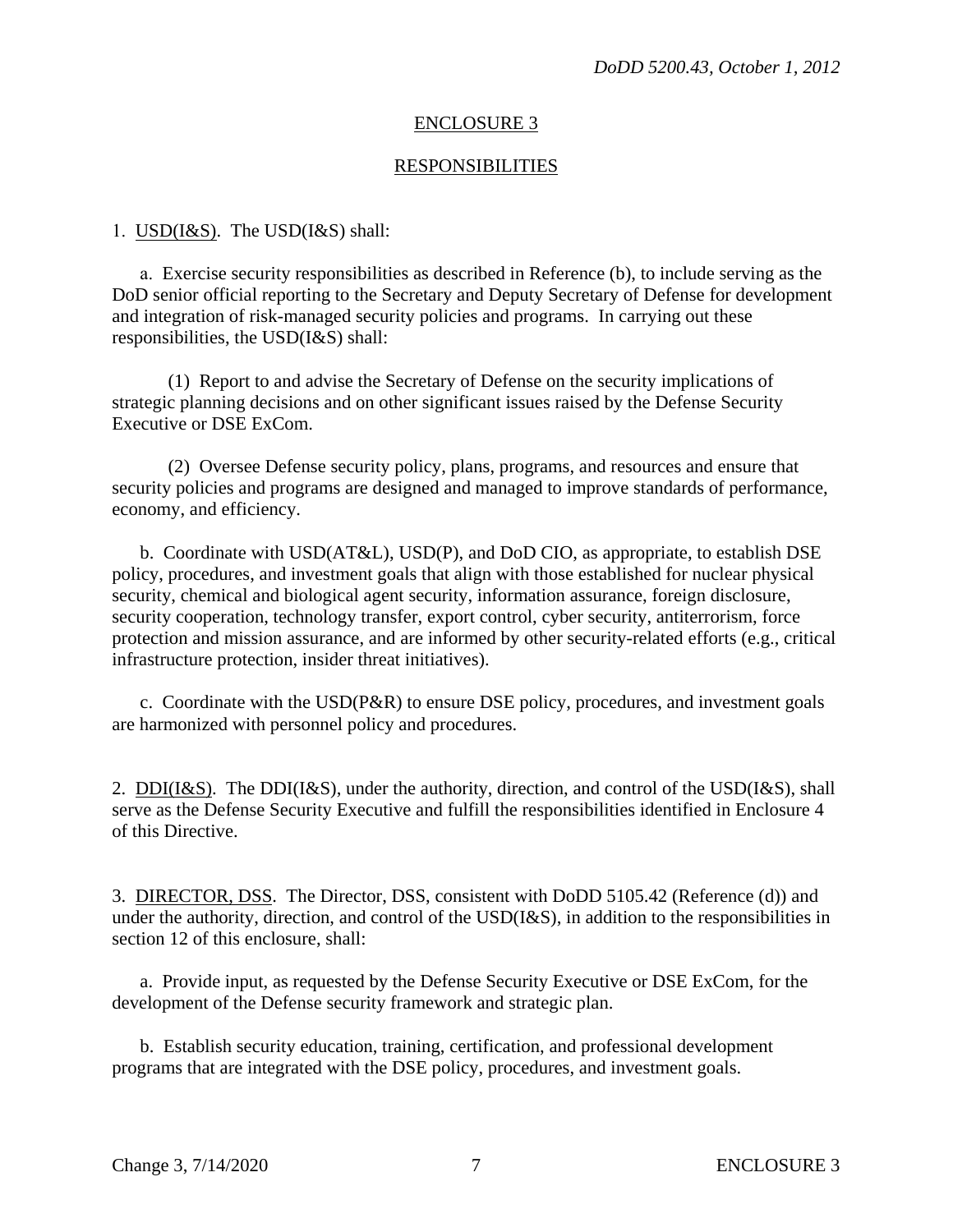4. USD(AT&L). The USD(AT&L), consistent with DoDD 5134.01 (Reference (e)) and in addition to the responsibilities in section 13 of this enclosure, shall:

 a. Appoint a representative at the general or flag officer level (or Senior Executive Service (SES) equivalent) to serve on the DSE ExCom.

b. Assist with development of the Defense security framework and strategic plan.

 c. Provide advice, as may be necessary or requested, to the Defense Security Executive and the DSE ExCom within assigned areas of responsibility, including procurement policy and Defense Industrial Base implementation.

5. DIRECTOR, DoD SAPCO. The Director, DoD SAPCO, administratively supported by the USD(AT&L) and reporting to the Deputy Secretary of Defense, shall, consistent with DoDD 5205.07 (Reference (f)):

a. Serve on the DSE ExCom.

b. Assist with development of the Defense security framework and strategic plan and coordinate on SAP security policy developed by a working group overseen by the DSE ExCom.

6. USD(P). The USD(P), consistent with DoDD 5111.01 (Reference (g)) and in addition to the responsibilities in section 13 of this enclosure, shall:

a. Appoint a representative at the general or flag officer level (or SES equivalent) to serve on the DSE ExCom.

b. Assist with development of the Defense security framework and strategic plan.

 c. Provide advice, as may be necessary or requested, to the Defense Security Executive and the DSE ExCom on security policy issues as they pertain to countering weapons of mass destruction programs; technology security policies on international transfers of defense-related goods, services, and technologies; and global security cooperation programs.

7. USD(P&R). The USD(P&R), consistent with DoDD 5124.02 (Reference (h)) and in addition to the responsibilities in section 13 of this enclosure, shall:

a. Appoint a representative at the general or flag officer level (or SES equivalent) to serve on the DSE ExCom.

 b. Provide advice, as may be necessary or requested, to the Defense Security Executive and the DSE ExCom on civilian and military personnel issues, including those related to position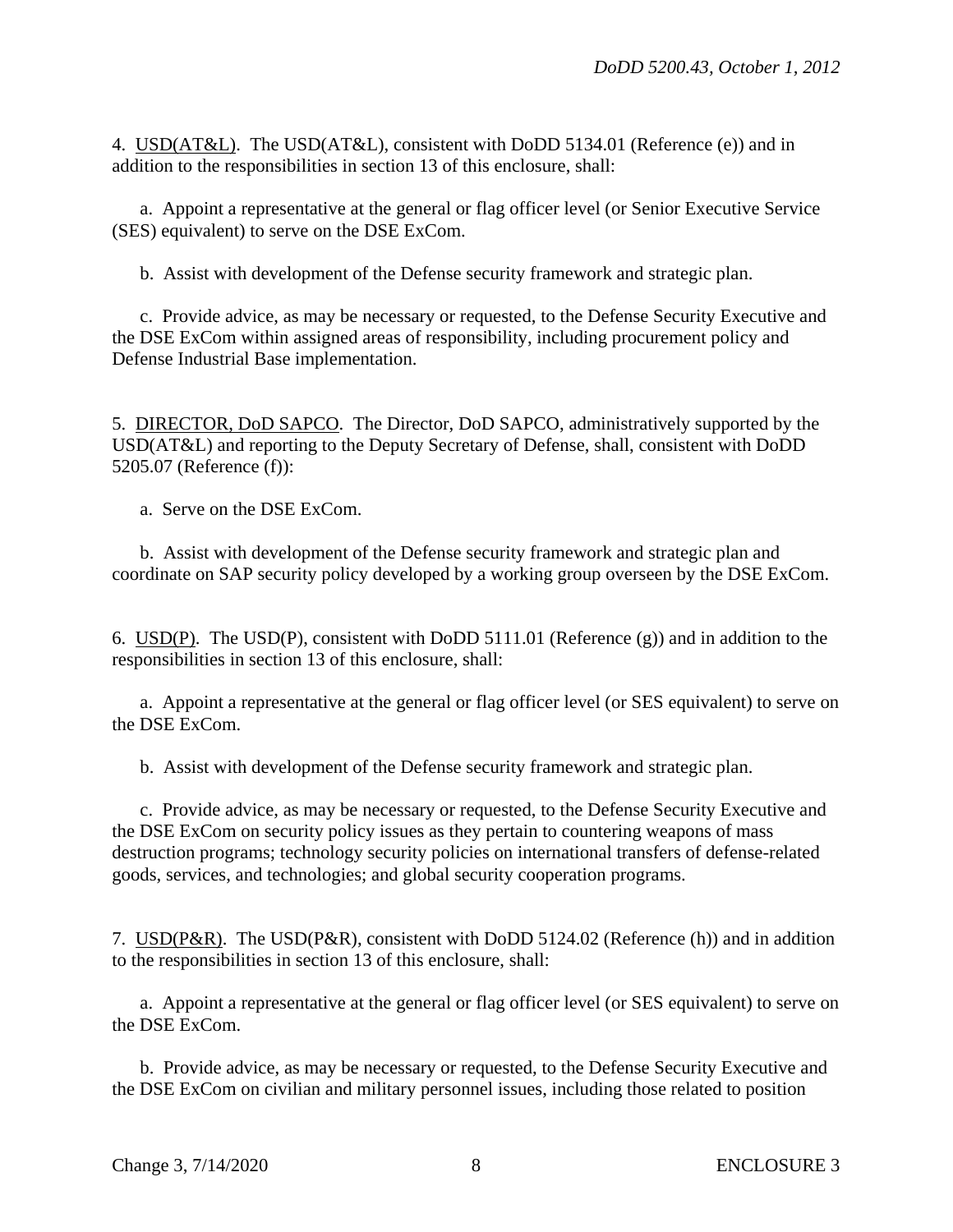sensitivity designation, performance standards, evaluation criteria, and alignment of suitability matters in accordance with Joint Security and Suitability Reform Team initiatives.

c. Assist with development of the Defense security framework and strategic plan.

8. USD(C)/CFO. The USD(C)/CFO, consistent with DoDD 5118.03 (Reference (i)) and in addition to the responsibilities in section 13 of this enclosure, shall:

a. Appoint a representative at the general or flag officer level (or SES equivalent) to serve on the DSE ExCom.

 b. Provide advice, as may be necessary or requested, to the Defense Security Executive and the DSE ExCom on issues related to security funding, costing, and performance measures.

9. DoD CIO. The DoD CIO, consistent with DoDD 5144.1 (Reference (j)) and in addition to the responsibilities in section 13 of this enclosure, shall:

a. Appoint a representative at the general or flag officer level (or SES equivalent) to serve on the DSE ExCom.

 b. Assist with development of the Defense security framework and strategic plan and shall coordinate with the USD(I&S) to establish information assurance policy that aligns with the DSE policy, procedures, and investment goals.

10. GC DoD. The GC DoD, consistent with DoDD 5145.01 (Reference (k)) and in addition to the responsibilities in section 13 of this enclosure, shall:

a. Appoint a representative at the general or flag officer level (or SES equivalent) to serve on the DSE ExCom.

 b. Provide legal advice and counsel, as may be necessary or requested, to the Defense Security Executive and the DSE ExCom.

11. CMO. The CMO, consistent with DoDD 5105.53 (Reference (l)) and in addition to the responsibilities in section 13 of this enclosure, shall appoint a representative at the general or flag officer level (or SES equivalent) to serve on the DSE ExCom.

12. HEADS OF THE DoD COMPONENTS. The Heads of the DoD Components, who have overall authority and responsibility for implementation and execution of the security program within their organizations, shall: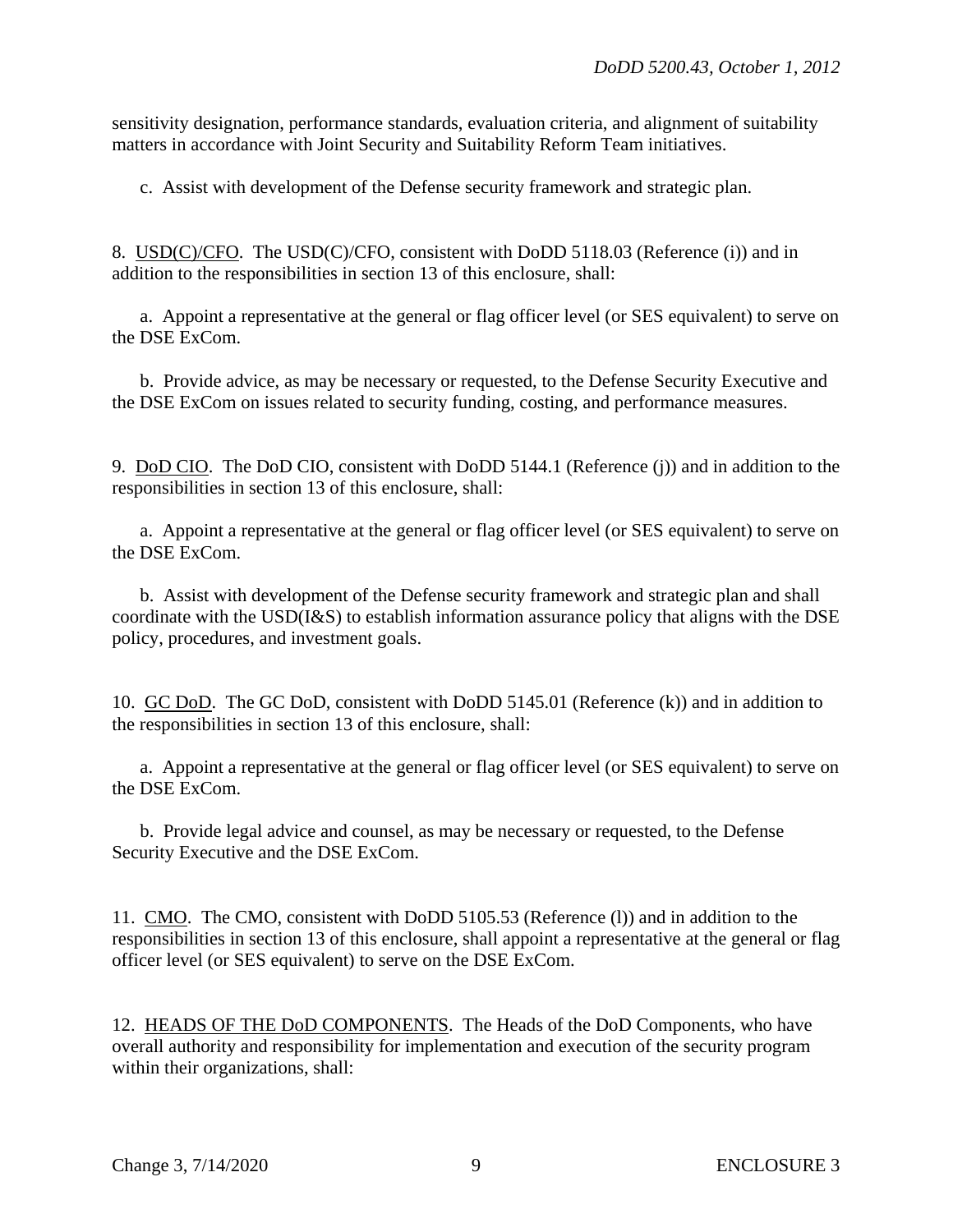a. Ensure that DoD security policies and guidance are implemented.

 b. Promote proactive, informed execution of security requirements within their Component, predicated upon the premise that security is everyone's responsibility on a day-to-day basis, and provide oversight to confirm that all Component personnel understand their roles and responsibilities in ensuring DoD security.

 c. Establish programs to hire, train, and retain a professional security workforce consistent with this Directive, DoD Instruction 3305.13 (Reference (m)), and Reference (c).

 d. Align the DoD Component's security investment portfolio with the DSE policies and guidance.

 e. Designate a single DoD Component security program executive, at the general or flag officer level (or SES equivalent), who shall:

 (1) Have knowledge of the security disciplines within the DSE necessary to facilitate and oversee implementation of the Defense security framework and strategic plan and the requirements of this Directive within the Component. (This Directive does not affect the ability of the Head of the DoD Component to designate separate officials to direct and oversee specific security functions or disciplines.)

 (2) Provide leadership for and maintain cognizance over the Component's process for resourcing its security program, to ensure adequate investment of resources to support an integrated security program, and provide information on those efforts as requested by the Defense Security Executive.

 (3) Share cost, schedule, and performance data regarding the DoD Component's security program and investments with the DSE ExCom as needed for execution of its responsibilities.

f. Designate qualified personnel for sub-groups when requested by the DSE ExCom (with the exception of the Office of the Inspector General of the Department of Defense, which conducts and supervises audits and investigations relating to the programs and operations of the DoD in accordance with DoDD 5106.01 (Reference (n))).

13. HEADS OF THE OSD COMPONENTS. The Heads of the OSD Components, according to their responsibility and authority for assigned functional areas, shall:

a. Ensure that DoD security policies and guidance are implemented.

 b. Promote proactive, informed execution of security requirements within their Component, predicated upon the premise that security is everyone's responsibility on a day-to-day basis, and provide oversight to confirm that all Component personnel understand their roles and responsibilities in ensuring DoD security.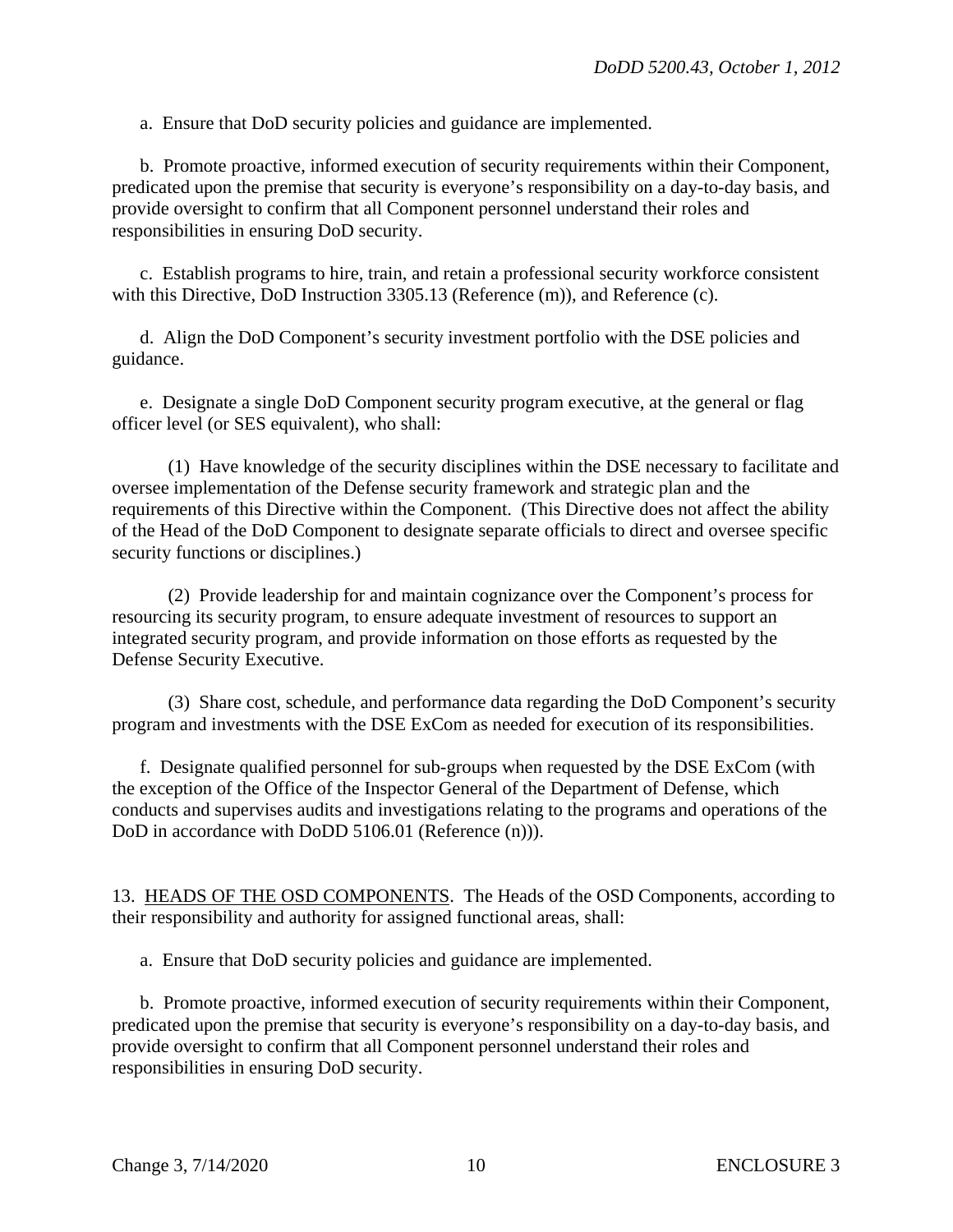c. Establish programs to hire, train, and retain a professional security workforce consistent with this Directive and References (c) and (m).

 d. Provide leadership for and maintain cognizance over processes for resourcing Component security programs, to ensure investment of adequate resources for an integrated security program, foster alignment of the Component's security investment portfolio with the DSE policies and guidance, and provide information on those efforts as requested by the Defense Security Executive.

 e. Share cost, schedule, and performance data regarding the OSD Component's security program and investments with the DSE ExCom as needed for execution of its responsibilities.

f. Designate qualified personnel for sub-groups when requested by the DSE ExCom.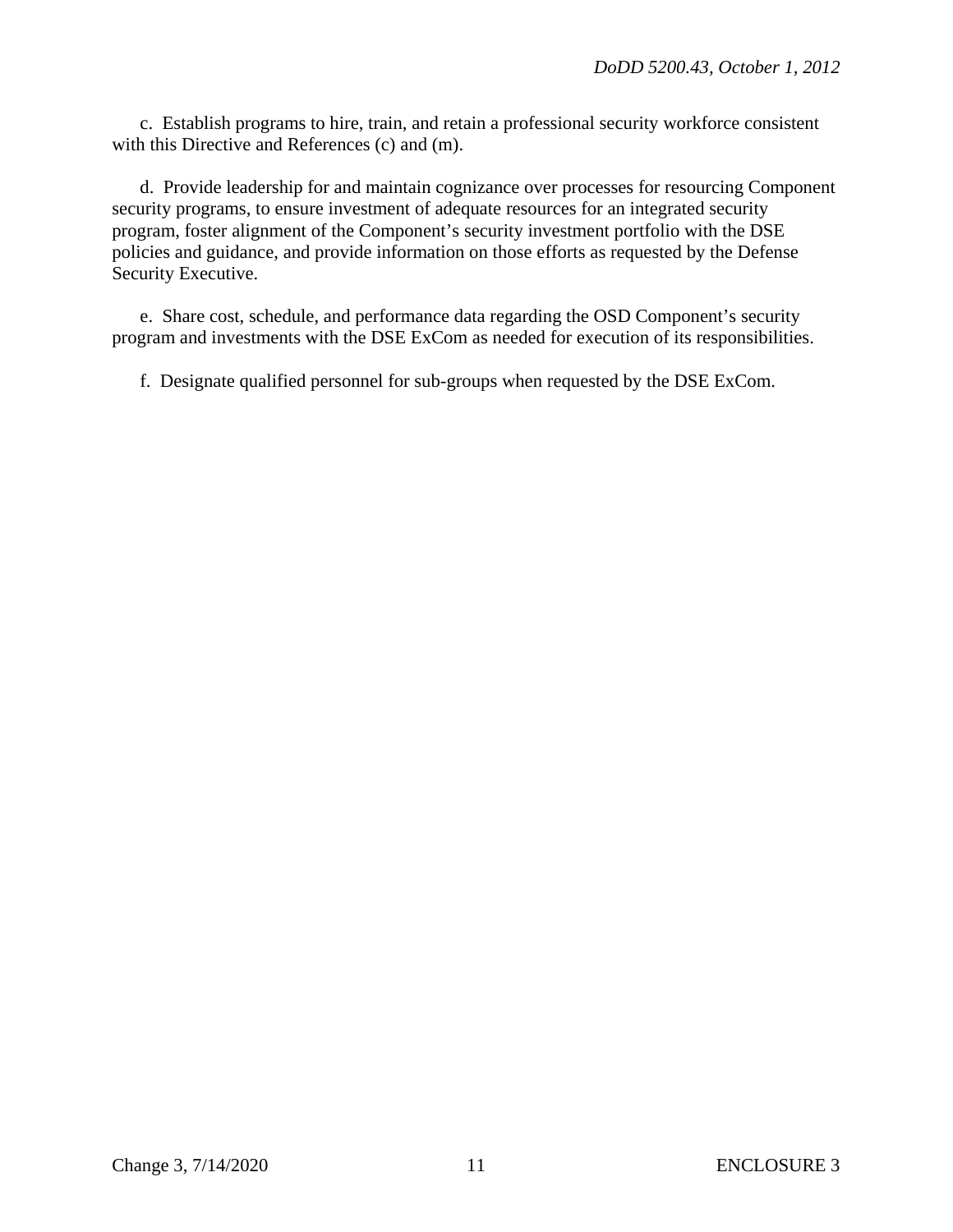#### DEFENSE SECURITY EXECUTIVE

The Defense Security Executive, under the authority, direction, and control of the USD(I&S) and consistent with Reference (b), shall:

a. Develop policy and an integrated Defense security framework and strategic plan for the management and oversight of the DSE and in that role shall:

(1) Be responsible for cross functional security coordination.

 (2) Report to and advise the USD(I&S) on the security implications of strategic planning decisions and on other significant issues, including those identified or raised by the DSE ExCom.

 (3) With the advice and coordination of the DSE ExCom, develop, maintain, and implement an integrated, cohesive Defense security framework and strategic plan; establish performance measures to assess implementation; and provide oversight to ensure compliance. In executing this responsibility, the Defense Security Executive shall:

 (a) Coordinate with the DSE ExCom in the development of an integrated security framework for the DSE and when recommending security policy and procedures to facilitate its implementation.

 (b) Ensure the Defense security framework includes provisions for access to integrated education, training, and professional experience opportunities for security professionals, in accordance with Executive Order 13434 (Reference (o)) and References (c) and (m); and to security awareness training for all DoD personnel.

 (c) Provide guidance on, and a methodology for, use of the Defense security framework to facilitate tracking security costs, estimating future years resource requirements, measuring return on security investments, and making risk-managed decisions regarding use of security resources.

 (d) Develop, coordinate, maintain, and implement a strategic plan that describes how the integrated security framework and the activities, functions, and processes required for its execution will be implemented and measured to support accomplishment of the DoD mission.

 b. On behalf of the USD(I&S), propose DoD resource programs, formulate budget estimates, recommend resource investments and priorities, and monitor the implementation of approved programs in order to ensure adherence to approved security policy and planning guidance.

 c. Provide oversight of the DSE and the individual constituent security disciplines, with a focus on identifying opportunities for increased standardization and improved performance, effectiveness, and efficiency.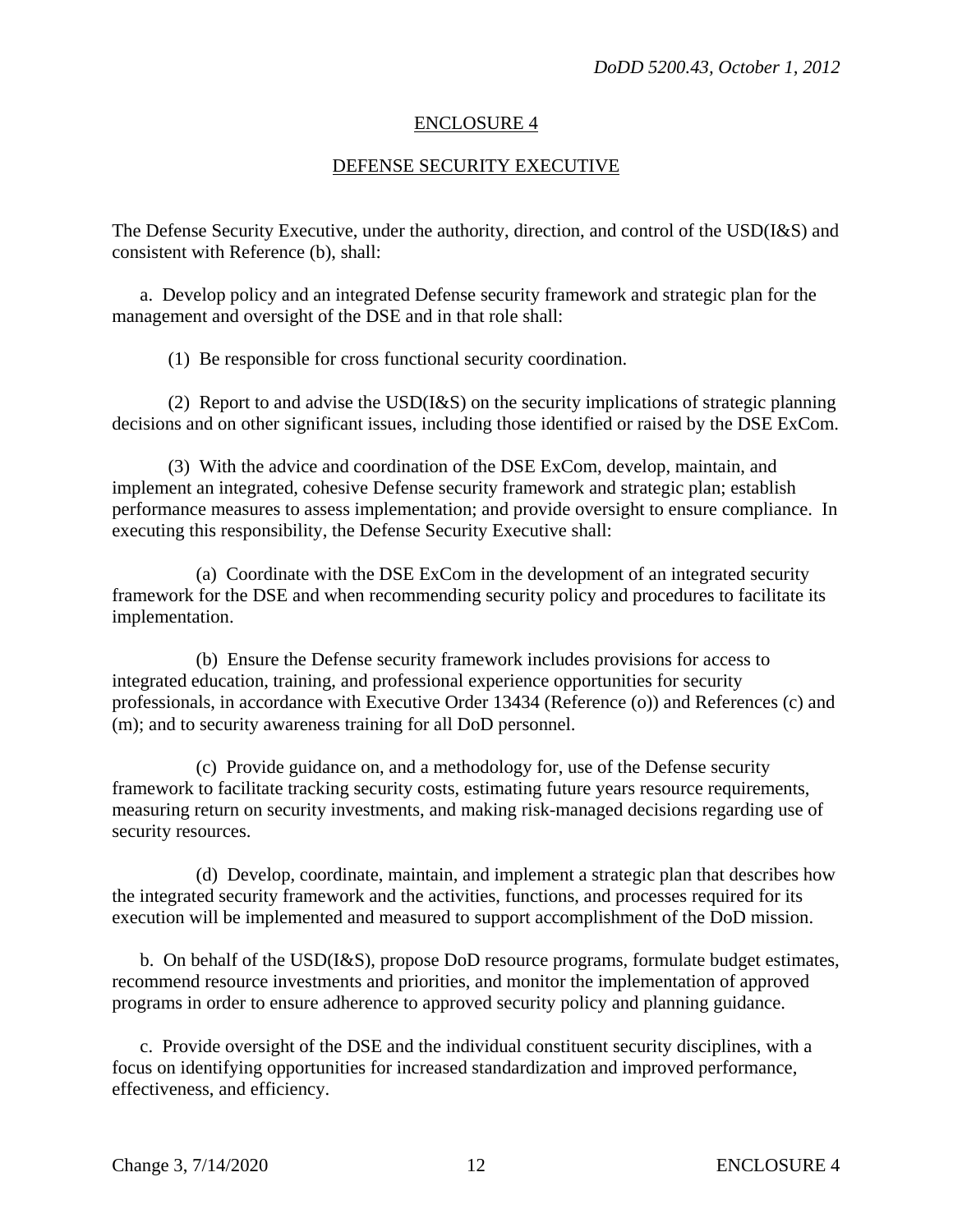#### d. Chair the DSE ExCom.

 e. Collaborate with the DNI and other external organizations responsible for the development and implementation of national security policy and raise appropriate issues to the DSE ExCom for their consideration.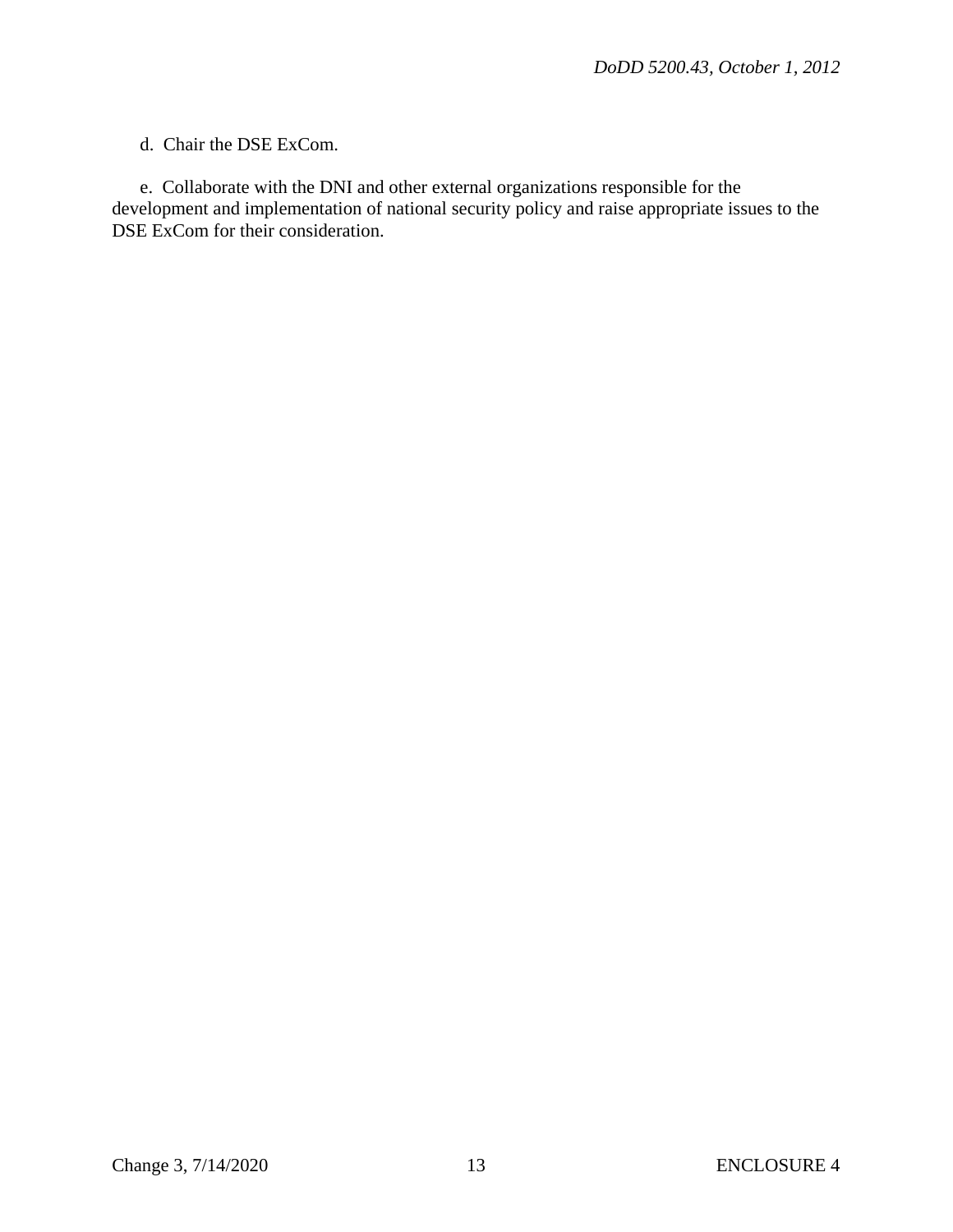## GLOSSARY

# PART I. ABBREVIATIONS AND ACRONYMS

| <b>CMO</b>      | Chief Management Officer of the Department of Defense                 |
|-----------------|-----------------------------------------------------------------------|
| <b>DNI</b>      | Director of National Intelligence                                     |
| DoD CIO         | DoD Chief Information Officer                                         |
| DoD SAPCO       | DoD SAP Central Office                                                |
| DoDD            | DoD Directive                                                         |
| <b>DSE</b>      | <b>Defense Security Enterprise</b>                                    |
| DSE ExCom       | Defense Security Enterprise Executive Committee                       |
| <b>DSS</b>      | <b>Defense Security Service</b>                                       |
| $DUSD(I\&S)$    | Deputy Under Secretary of Defense for Intelligence and Security       |
| GC DoD          | General Counsel of the Department of Defense                          |
| <b>SAP</b>      | special access program                                                |
| <b>SES</b>      | Senior Executive Service                                              |
| USD(AT&L)       | Under Secretary of Defense for Acquisition, Technology, and Logistics |
| USD(C)/CFO      | Under Secretary of Defense (Comptroller)/Chief Financial Officer,     |
|                 | Department of Defense                                                 |
| $USD$ ( $\&$ S) | Under Secretary of Defense for Intelligence and Security              |
| USD(P)          | Under Secretary of Defense for Policy                                 |
| $USD(P\&R)$     | Under Secretary of Defense for Personnel and Readiness                |

# PART II. DEFINITIONS

Unless otherwise noted, these terms and their definitions are for the purpose of this Directive.

antiterrorism. Defined in the DoD Dictionary of Military and Associated Terms (Reference (p)).

controlled unclassified information. Unclassified information that requires safeguarding or dissemination controls, pursuant to and consistent with applicable laws, regulations, Executive orders, and Government-wide policies.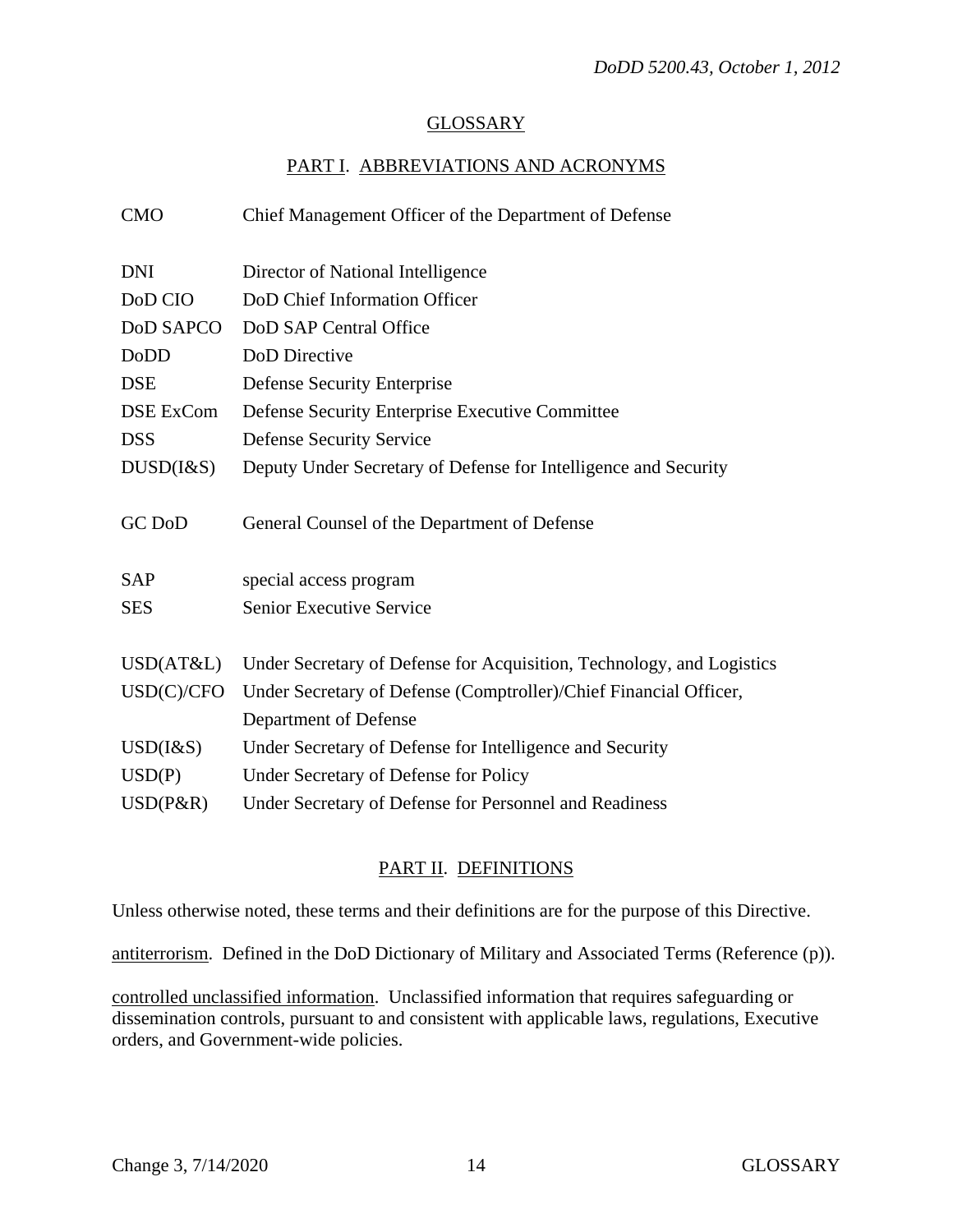Defense Security Executive. The official under USD(I&S) authority, direction, and control who has responsibility for policy development and oversight of the DSE. The DDI(I&S) is designated to be the Defense Security Executive.

Defense security framework. Structure or architecture describing how security disciplines relate to and interact with each other.

Defense security program. The programmatic planning, expenditures, and return on investment estimating process for the DSE.

DoD Component security program executive. The designated individual with responsibility for and authority to accomplish security program objectives for development, production, and sustainment to meet the user's operational needs. The security program executive shall be accountable for credible cost, schedule, and performance reporting to the Defense Security Executive.

DSE. The organizations, infrastructure, and measures (to include policies, processes, procedures, and products) in place to safeguard DoD personnel, information, operations, resources, technologies, and facilities against harm, loss, or hostile acts and influences. This system of systems comprises personnel, physical, industrial, information, and operations security, as well as SAP security policy, critical program information protection policy, and security training. It addresses, as part of information security, classified information, including sensitive compartmented information, and controlled unclassified information. It aligns with counterintelligence, information assurance, foreign disclosure, security cooperation, technology transfer, export control, cyber security, nuclear physical security, chemical and biological agent security, antiterrorism, force protection, and mission assurance policy and is informed by other security related efforts.

heads of the Intelligence Community elements. Heads of elements or agencies of the U.S. Government identified in or designated pursuant to section 401a(4) of title 50, United States Code (Reference (q)) or section 3.5(h) of Reference (a).

industrial security. A multi-disciplinary security program concerned with the protection of classified information developed by or entrusted to U.S. industry.

information. Any knowledge that can be communicated or documentary material, regardless of its physical form or characteristics that is owned by, produced by or for, or is under the control of the U.S. Government.

information assurance. Defined in DoDI 8500.01 (Reference (r)).

information security. The security discipline concerned with implementation of a system of administrative policies and procedures for identifying, controlling, and protecting from unauthorized disclosure information that is authorized protection by Executive order, statute, or regulation. Information security includes protection of classified, controlled unclassified, and sensitive compartmented information.